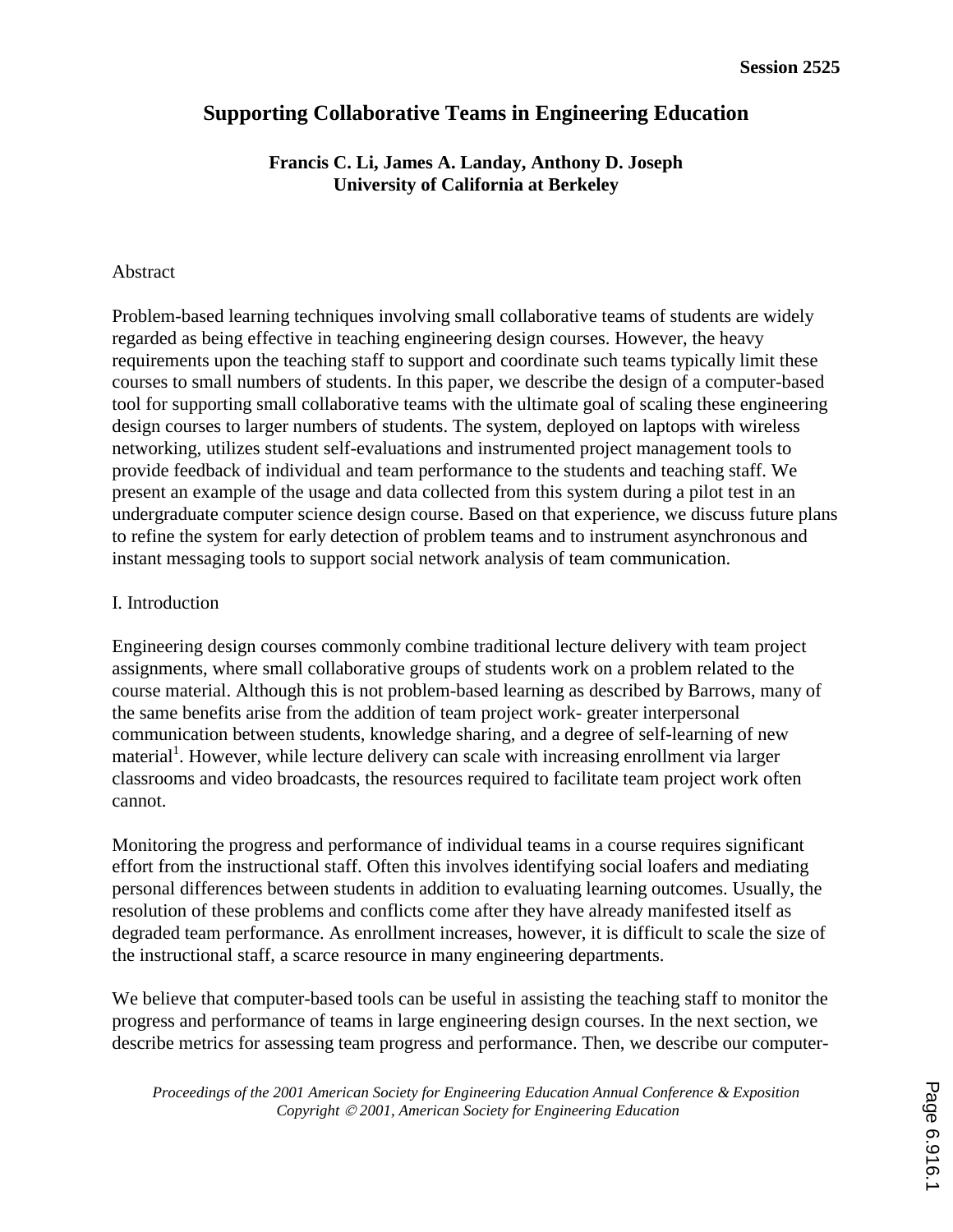based system for collecting and presenting those metrics to both students and instructors for awareness. We have performed a pilot evaluation that we detail in the next section, followed by a discussion of the results. Finally, we discuss future plans for the system and conclude.

### II. Progress and Performance Metrics

We began our design by choosing a set of progress and performance metrics. They are:

- 1. Individual time spent
- 2. Team time spent in meetings
- 3. Individual action items completed
- 4. Team milestones achieved
- 5. Peer evaluation of team members
- 6. Private comments to the instructors

Metrics 1 through 4 have been successfully used and described by Collofello and Hart for the monitoring of teams in software engineering courses<sup>2</sup>. The amount of time spent by students and teams is self-reported, and provides a rough estimate of effort and performance. Managing individual action items and team milestones provide awareness of progress as well as encourage what is considered to be "best practices" in software engineering.

Informal interviews with students working in teams confirm that they are often insecure about face-to-face confrontations with team members or the instructional staff regarding problems. The peer evaluation of team members provides a very lightweight form of feedback regarding individual contributions to the group. Each member rates their own contribution out of 100 percent, and then distributes exactly 100 percentage points to their other members. The ratings from everyone in the team (excluding the self-rating) are combined in a calculation to provide an aggregate peer rating for each member that can be compared to the self-rating.

Adding the ability to send private comments to the instructors provides an additional lightweight channel for students to present any concerns they may have regarding their team. Although email also provides a lightweight form of communication, integration with the project management tool provides a more immediate outlet when used in context with the other self-reported metrics.

## II. System Overview

Our tool is implemented as a web-based client/server application. Figure 1 shows the student homepage, which is retrieved after logging into the system. The Main Menu section provides links to the individual and team report forms that collect the student-reported data. The Action Items section displays the currently active action items for the logged-in student and the other team members. The student can complete action items or add new action items from this page. Team Milestones are displayed in the upper right corner along with the due date and/or notifications that the milestone deliverables are late or done. Once each team member has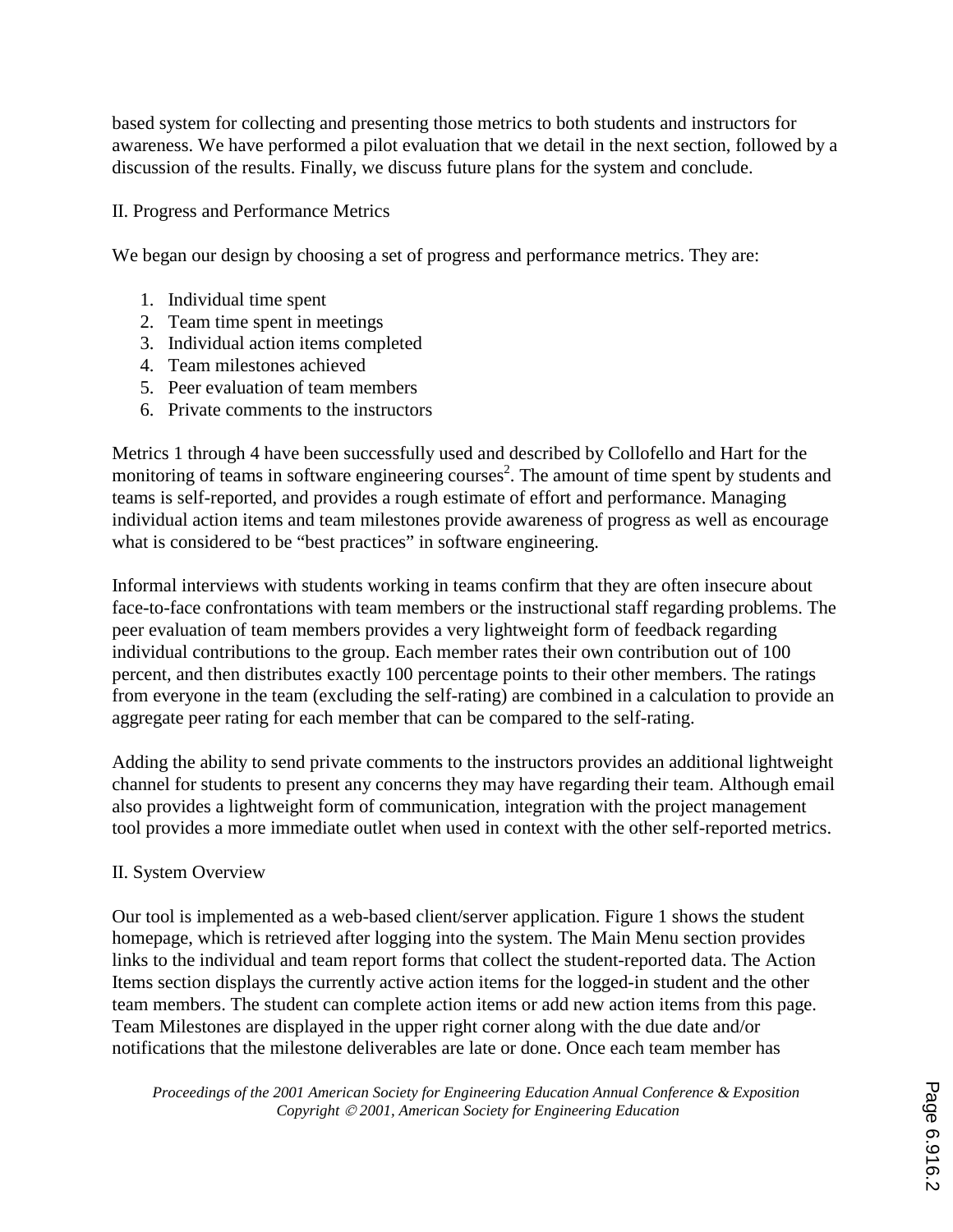| Firefighter's Assistant Team - Microsoft Internet Explorer                                                           |                                                       | $  $ $\Box$ $\times$ $ $ |
|----------------------------------------------------------------------------------------------------------------------|-------------------------------------------------------|--------------------------|
| File Edit View Favorites Tools Help                                                                                  |                                                       | 細                        |
|                                                                                                                      |                                                       |                          |
| Address $\bigcirc$ http://localhost:8000/decl/home/home.jsp?membershipId=22<br>$\overline{\mathbf{v}}$ $\partial$ Go | Links @ Dictionary @ API Docs @ Classes @ eBay @ Misc | $\gg$                    |
|                                                                                                                      |                                                       |                          |
|                                                                                                                      |                                                       |                          |
| <b>Firefighter's Assistant Team</b>                                                                                  |                                                       |                          |
| <b>Main Menu</b>                                                                                                     | <b>Team Milestones</b>                                | [Add/Edit]               |
| <b>Course Updates:</b>                                                                                               | Project Task Analysis and Sketch                      | Done!                    |
| <b>Report Forms:</b>                                                                                                 | Low-fi Prototype                                      | Done!                    |
| · Individual Report                                                                                                  | Interactive Prototype #1                              | Done!                    |
| • Team Report                                                                                                        | Interactive Prototype #2                              | Done!                    |
|                                                                                                                      | User Testing                                          | Done!                    |
|                                                                                                                      | Interactive Prototype #3                              | Done!                    |
|                                                                                                                      | Project Fair Poster                                   | Done!                    |
| <b>Action Items</b><br>[ Add/Edit/View History]                                                                      |                                                       |                          |
| Yours:                                                                                                               |                                                       |                          |
| $\bullet$ $\Box$ Whazaap!                                                                                            | Participation                                         | [View History]           |
| $\Box$ Ask the evaluators what they mean by "time information"                                                       | Your peer participation rating is:                    |                          |
| $\bullet$ $\Box$ Agree on what we need to do in our revision of our prototype                                        | (based on your teammates' reports)                    |                          |
| Done!                                                                                                                | 25%                                                   |                          |
|                                                                                                                      |                                                       |                          |
|                                                                                                                      |                                                       |                          |
| Add New                                                                                                              |                                                       |                          |
|                                                                                                                      | <b>Man-hours Spent</b>                                | [View History]           |
| Doantam:                                                                                                             | Your team has logged a total of:<br>199.5 Man-hours   |                          |
|                                                                                                                      | (Your contribution: 14.0 hours)                       |                          |
| Michael:                                                                                                             | <b>Team comparison:</b>                               |                          |
| . Use this action item thing as a message board.                                                                     | Team                                                  | 654.0                    |
| • Hey quys! How's it going?<br>---------------                                                                       | Team                                                  | 405.0                    |
|                                                                                                                      | Team                                                  | 375.0                    |
| Eddie:                                                                                                               | Team                                                  | 344.0                    |
|                                                                                                                      | Team                                                  | 342.0                    |
|                                                                                                                      | Average                                               | 312.46155                |
|                                                                                                                      | Topm                                                  | 200 n                    |
| $\left  x\right\rangle$                                                                                              |                                                       | de Local intranet        |

**Figure 1. Student homepage showing metric summary feedback**

submitted his or her individual report, the peer participation rating is calculated and displayed. Finally, all the individual and team hours are summed and displayed, with a comparison to the average and the other teams in the course. Team names are removed from the list for anonymity. Each section has an Add/Edit or View History link that will display a more detailed summary of the metric data and provide additional editing control in a new page.

Figure 2 shows the instructor course monitor homepage. The instructor homepage summarizes the metric data for all the teams in the course for a particular week. By choosing a particular team, the instructor can see summaries of the metric data for each member, as shown in Figure 3.

## III. Pilot Evaluation

In the Fall 2000 semester, students in the CS160 undergraduate user interface design course at U.C. Berkeley were asked to use the system<sup>3</sup>. The course was composed of 48 undergraduate students in 12 teams of four students each, and a team of three graduate students. The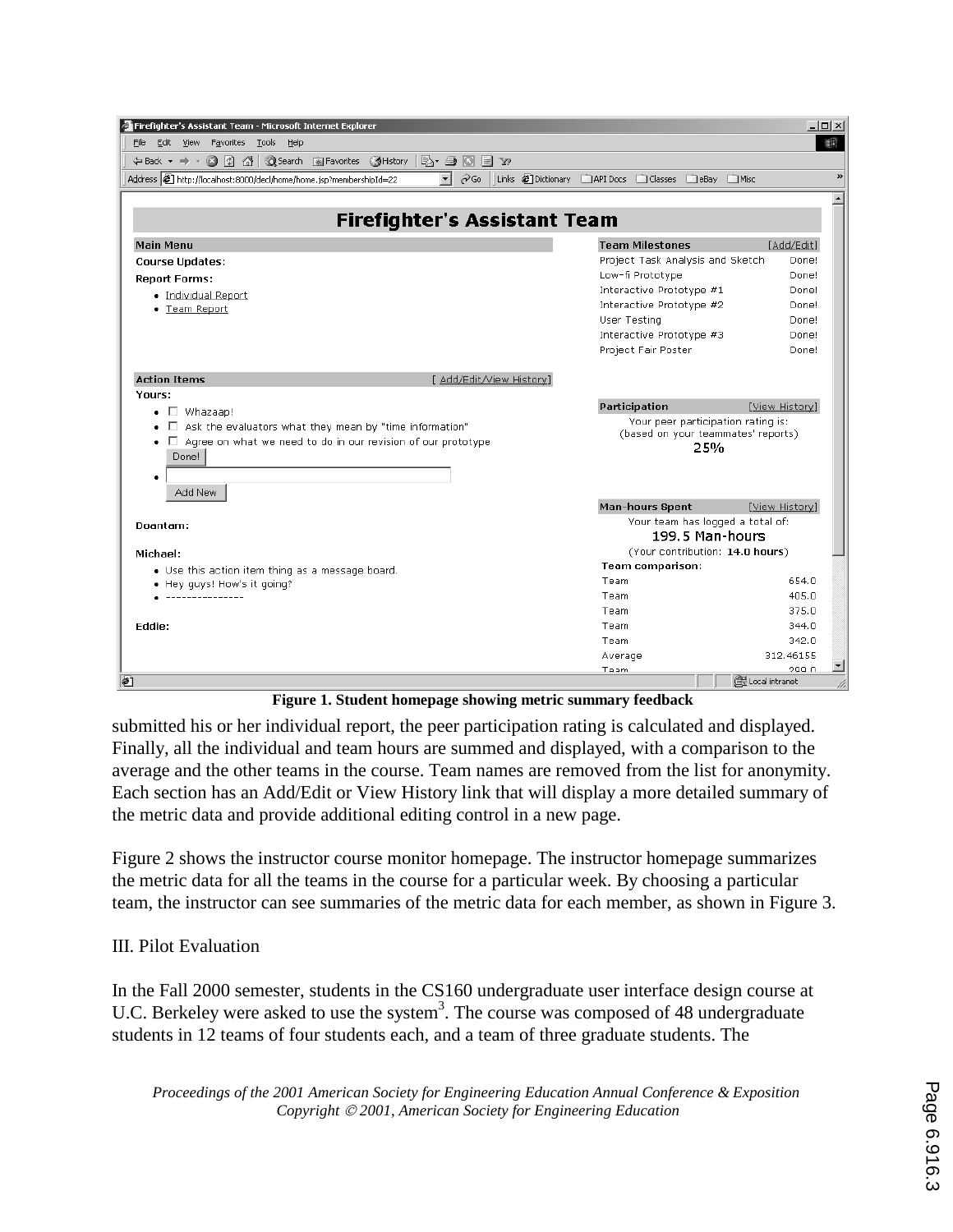| Edit View Favorites Tools<br>Help<br>File<br>Address $\bigcirc$ http://localhost:8000/decl/admin/coursemonitor.jsp?courseId=2 |     |      |                   | B-505 x                    |                        |                     |                |                                         |      |                   |                |
|-------------------------------------------------------------------------------------------------------------------------------|-----|------|-------------------|----------------------------|------------------------|---------------------|----------------|-----------------------------------------|------|-------------------|----------------|
|                                                                                                                               |     |      |                   |                            |                        |                     |                |                                         |      |                   |                |
|                                                                                                                               |     |      |                   |                            |                        |                     |                |                                         |      |                   |                |
|                                                                                                                               |     |      |                   | $\mathbf{r}$ $\partial$ Go |                        |                     |                | Links @ Dictionary   API Docs   Classes |      | eBay              | <b>DIMISC</b>  |
|                                                                                                                               |     |      |                   |                            |                        |                     |                |                                         |      |                   |                |
|                                                                                                                               |     |      |                   |                            | <b>Course Monitor</b>  |                     |                |                                         |      |                   |                |
| <b>Main Menu</b>                                                                                                              |     |      |                   |                            |                        |                     |                |                                         |      |                   | [View History] |
| <b>Course Updates:</b>                                                                                                        |     |      |                   |                            |                        |                     |                |                                         |      |                   |                |
| • Remember to bring laptops in to discussion for configuration                                                                |     |      |                   |                            |                        |                     |                |                                         |      |                   |                |
| • Next assignment posted.                                                                                                     |     |      |                   |                            |                        |                     |                |                                         |      |                   |                |
|                                                                                                                               |     |      |                   |                            |                        |                     |                |                                         |      |                   |                |
| Add New                                                                                                                       |     |      |                   |                            |                        |                     |                |                                         |      |                   |                |
|                                                                                                                               |     |      |                   |                            |                        |                     |                |                                         |      |                   |                |
| <b>Team Status</b>                                                                                                            |     |      |                   |                            |                        |                     |                |                                         |      |                   |                |
|                                                                                                                               |     |      | 4:11/9 - 11/15    |                            | Submit<br>$\mathbf{r}$ |                     |                |                                         |      |                   |                |
|                                                                                                                               |     |      |                   |                            |                        |                     |                |                                         |      |                   |                |
| Team                                                                                                                          |     |      | <b>Time Spent</b> |                            |                        | <b>Peer Ratings</b> |                | <b>Action Items</b>                     |      | <b>Milestones</b> |                |
| Name                                                                                                                          | Low | High | Avq.              | Total                      | Low                    | High                | Done           | Active*                                 | Done | Late              | Active*        |
| Bid-4-Housing                                                                                                                 | 0.0 | 48.0 | 22.1              | 47.0                       | 24                     | 25                  | $\Box$         | $1\,$                                   | 0    | $\Box$            | 0              |
| CATTLE                                                                                                                        | 0.0 | 20.0 | 9.6               | 25.0                       | 30                     | 36                  | $\Omega$       | $\cup$                                  | 0    | $\cap$            | 0              |
| Collaborative Annotations                                                                                                     | 6.0 | 40.0 | 25.9              | 39.0                       | N/A                    | N/A                 | 5              | $\mathbf 1$                             | 0    | $\Omega$          | 0.             |
| E-Finder                                                                                                                      | 0.0 | 25.0 | 10.0              | 16.0                       | 23                     | 26                  | $\Box$         | $\overline{2}$                          | 0    | $\Box$            | 0              |
| Firefighter's Assistant                                                                                                       | 0.0 | 25.0 | 7.4               | 3.0                        | 24                     | 25                  | $\Omega$       | 6                                       | O.   | $\Omega$          | Ω.             |
| <b>GRUB</b>                                                                                                                   | 0.0 | 38.0 | 10.8              | 22.0                       | 24                     | 25                  | $\Box$         | $\mathbf{1}$                            | 0    | $\Box$            | 0              |
| <b>HEMP</b>                                                                                                                   | 0.0 | 35.0 | 11.2              | 35.0                       | N/A                    | N/A                 | n              | $\overline{4}$                          | n.   | $\mathbf{1}$      | Ω.             |
| <b>Interior Designer</b>                                                                                                      | 3,0 | 30.0 | 12.2              | 23.0                       | 23                     | 27                  | $\overline{0}$ | з                                       | 0    | $\cup$            | 0              |
| Peer.com                                                                                                                      | 5.0 | 30.0 | 13.5              | 30.0                       | 20                     | 27                  | 1              | 0                                       | 0    | 0                 | 0              |
| People Finder                                                                                                                 | 0,0 | 20.0 | 3.6               | 4.0                        | 24                     | 25                  | $\Omega$       | $\Omega$                                | 0    | 0                 | 0              |
| TravelShare                                                                                                                   | 0.0 | 30.0 | 10.2              | 21.0                       | 13                     | 30                  | 2              | 1                                       | 0    | 0                 | 0              |
| Web-Enabled Whiteboard                                                                                                        | 3.0 | 65.0 | 15.9              | 12.0                       | N/A                    | N/A                 | $\Omega$       | $\Omega$                                | 0    | $\Box$            | 0              |
| Wireless Wallet                                                                                                               | 0.0 | 15.0 | 8.0               | 1.0                        | N/A                    | N/A                 | 0              | з                                       | 0.   | $\mathbf{1}$      | 1              |
| *Active refers to items CURRENTLY active (regardless of date period selected)                                                 |     |      |                   |                            |                        |                     |                |                                         |      |                   |                |
|                                                                                                                               |     |      |                   |                            |                        |                     |                |                                         |      |                   |                |
|                                                                                                                               |     |      |                   |                            |                        |                     |                |                                         |      |                   |                |

**Figure 2. Instructor course monitor homepage**

instructional staff included the faculty instructor and one graduate student teaching assistant. The students were asked to each submit an individual report and collectively submit a team report on a weekly basis, although the content of the reports would not affect their grades in any way. In this course, each team works on a semester-long project involving the iterative design of a user interface. The performance of the team accounts for 40 percent of each student's individual grade. The demanding workload consisting of interviewing, designing, programming, and user testing requires that the team members collaborate effectively to produce a quality end product.

In addition to the pilot evaluation of the tool, each student in the course was loaned a lightweight laptop computer running the Windows 2000 Professional operating system. The laptops were also equipped with wireless networking hardware, with coverage available throughout the computer science and engineering buildings. The laptops were deployed primarily as an experiment to alleviate the space limitations of the departmental computer labs. However, we were also interested in the potential effects additional mobility and accessibility may have on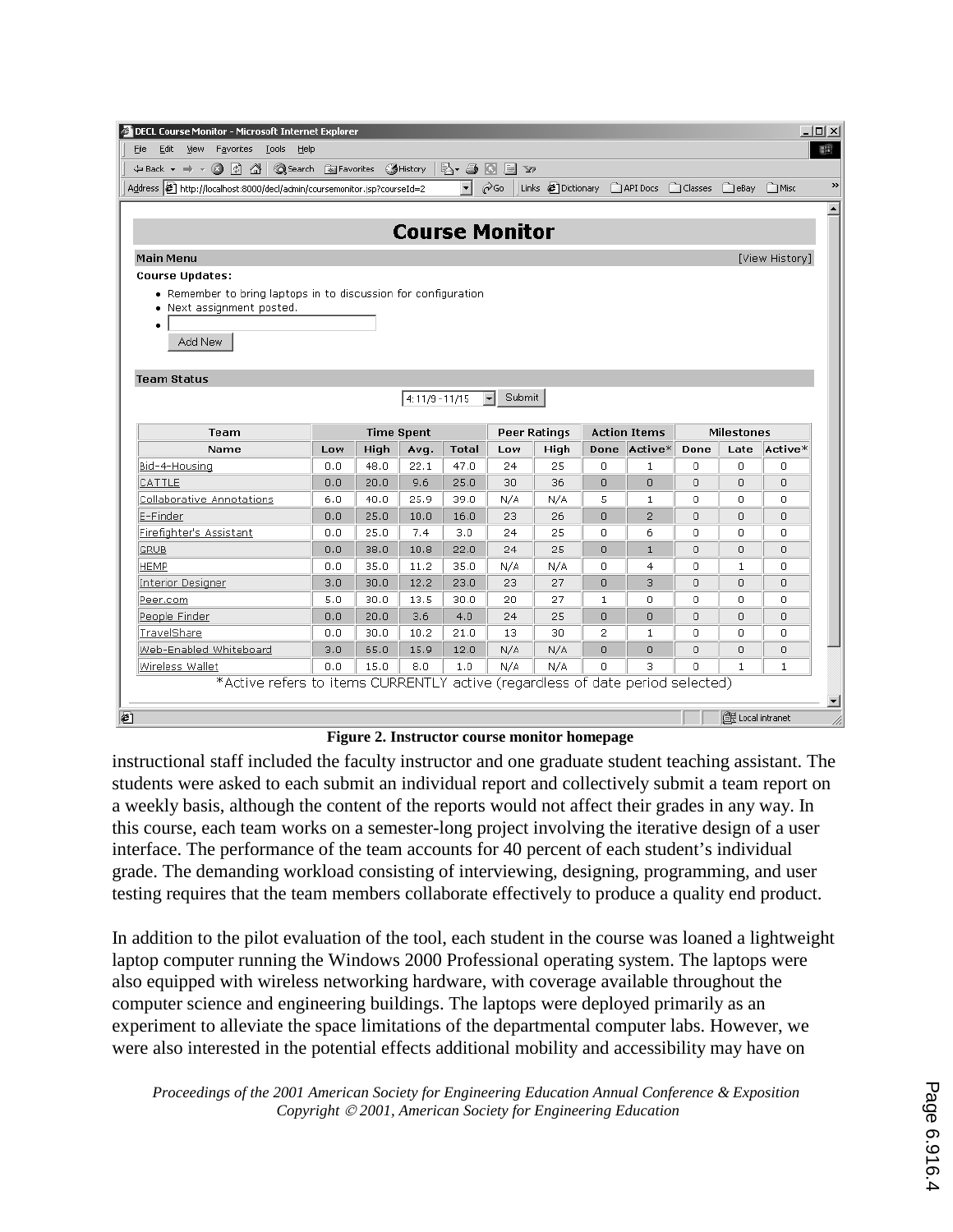| <b>Team Milestones</b> |                   |                                                            |           |                                                                                                                       |        |                               |                                                                                | [View History] |
|------------------------|-------------------|------------------------------------------------------------|-----------|-----------------------------------------------------------------------------------------------------------------------|--------|-------------------------------|--------------------------------------------------------------------------------|----------------|
| Due date Description   |                   |                                                            |           |                                                                                                                       |        |                               |                                                                                |                |
|                        |                   |                                                            |           |                                                                                                                       |        |                               |                                                                                |                |
|                        |                   |                                                            |           |                                                                                                                       |        |                               |                                                                                |                |
|                        |                   |                                                            |           |                                                                                                                       |        |                               |                                                                                |                |
| PARTY!!!!              |                   |                                                            | Completed |                                                                                                                       |        |                               |                                                                                |                |
| <b>Member Status</b>   |                   |                                                            |           |                                                                                                                       |        |                               |                                                                                |                |
|                        |                   |                                                            |           | 5:11/16-11/22 $\blacktriangleright$ Submit                                                                            |        |                               |                                                                                |                |
| Member                 | <b>Time Spent</b> |                                                            |           | Ratings                                                                                                               |        | <b>Action Items</b>           | Comment                                                                        |                |
| Name                   | Week              | <b>Total</b>                                               | Self      | Peer                                                                                                                  | Done   | Active                        | Week                                                                           |                |
|                        | 25.0              | 76.0                                                       | 35%       | 28%                                                                                                                   | 0      | 0                             | Our work was definitely more<br>integrated this time around,<br>which is cool. |                |
|                        | 20.0              | 72.0                                                       | 25%       | 21%                                                                                                                   | $\Box$ | 2                             | N/A                                                                            |                |
|                        | 25.0              | 80.0                                                       | 20%       | 27%                                                                                                                   | Ω.     | 0                             | N/A                                                                            |                |
|                        |                   | Give a kick ass presentation!<br>Be done with our project! |           | Address <b>@</b> http://localhost:8000/decl/admin/teammonitor.jsp?teamId=6<br><b>Status</b><br>Completed<br>Completed |        | <b>Team Monitor</b><br>Action |                                                                                |                |

**Figure 3. Instructor team monitor homepage**

student work practices.

The ActiveDesktop feature of the Windows operating system allowed us to configure each laptop so that the student homepage was always available as the background wallpaper of the user interface. When connected to a network, either wired or wireless, the ActiveDesktop provides an up-to-date view of the performance metrics that are refreshed every 10 minutes. When disconnected, the most recently cached copy of the homepage was displayed.

Our goals for the pilot evaluation were to identify any design issues with the system as well as analyze the data reported and collected. In particular, we were interested in how well the selfreported metrics reflect the actual work practices of the students. Also, the student homepage provides an immediate summary of the reported data, including comparisons to other teams, which may lead to "gaming" the system so that the summaries favor particular students or teams. Finally, we conducted a number of informal surveys during and after the course to get feedback on the usage of the laptops and the system.

### IV. Results and Discussion

The pilot evaluation successfully revealed a number of bugs and design issues with the system, which unfortunately affected its usage by the students. Upon first receiving and logging into the laptops, there was an immediate outcry over the use of the ActiveDesktop feature to present the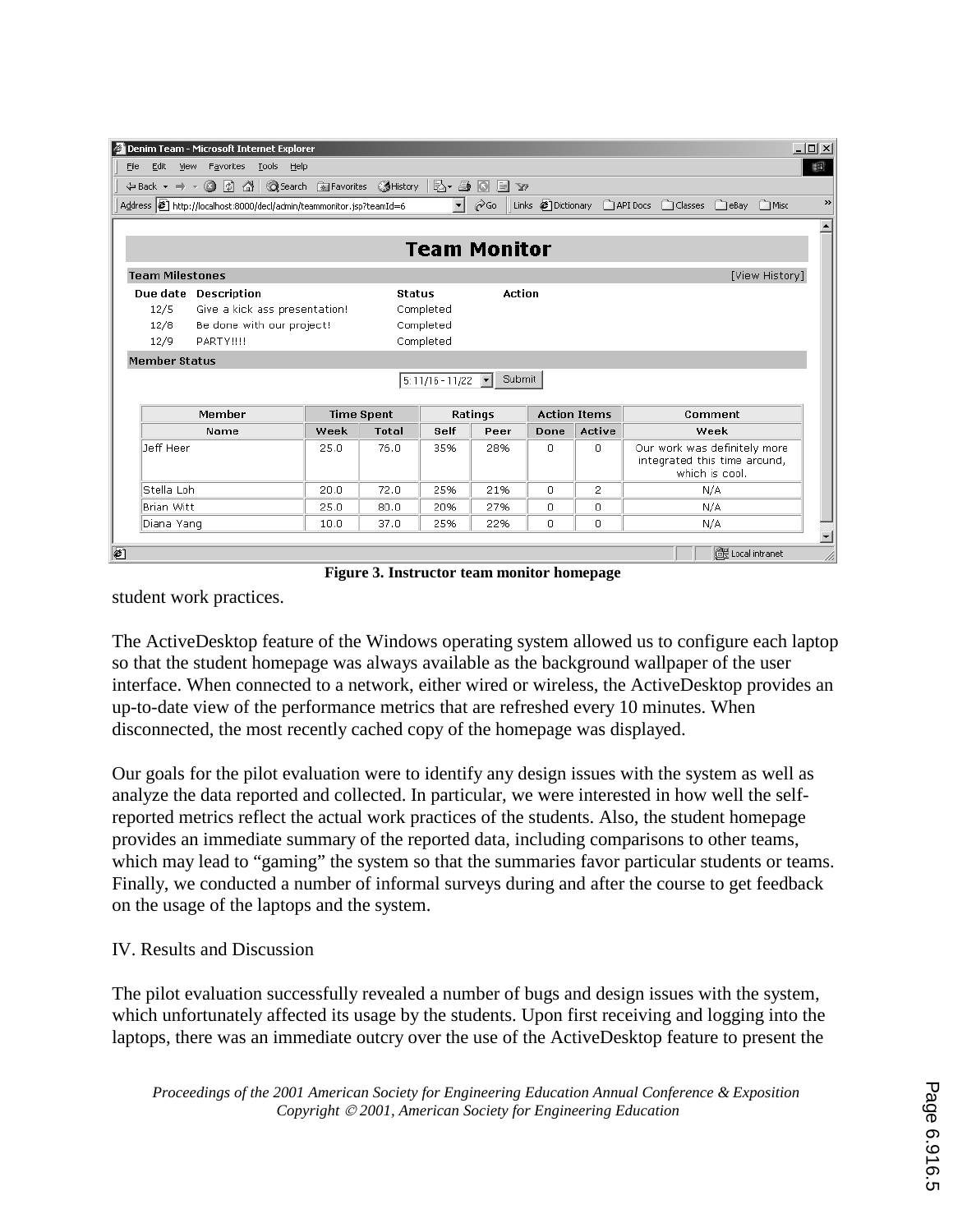student homepage. Permissions were set such that it could not be disabled, but there was no control over the size and placement of the homepage on the desktop. As an act of defiance over that permissions policy, many students immediately resized the homepage window into a tiny box and moved it off-screen where it could be conveniently ignored. Regardless of the potential benefit of having the homepage immediately available, the desktop, considered "personal" space, is too intrusive a location.

A more significant design issue emerged from the requirement of weekly reports on a fixed schedule. Having laptops connected to a wireless network provided a greater degree of accessibility such that the students wanted to use the system more like a log or diary, submitting cumulative individual reports rather than waiting for the weekly report. The added burden of remembering the amount of time spent during the course of a week made students less inclined to utilize the reporting feature of the system. In addition, it was often easy for busy students to forget to file their report. An automated email reminder feature was designed but not implemented in time for the pilot evaluation.

Regardless of the difficulties, a total of 311 individual reports and 83 team reports were submitted over the 9 weeks of the course when the system was available. In the reports, the students reported spending an average of 10.4 hours a week individually (stdev=10.5). Figure 4 plots the average individual time spent reported for each week. The peaks at 10/19, 11/16, and



**Figure 4. Average individual time spent reported per week**

*Proceedings of the 2001 American Society for Engineering Education Annual Conference & Exposition Copyright 2001, American Society for Engineering Education*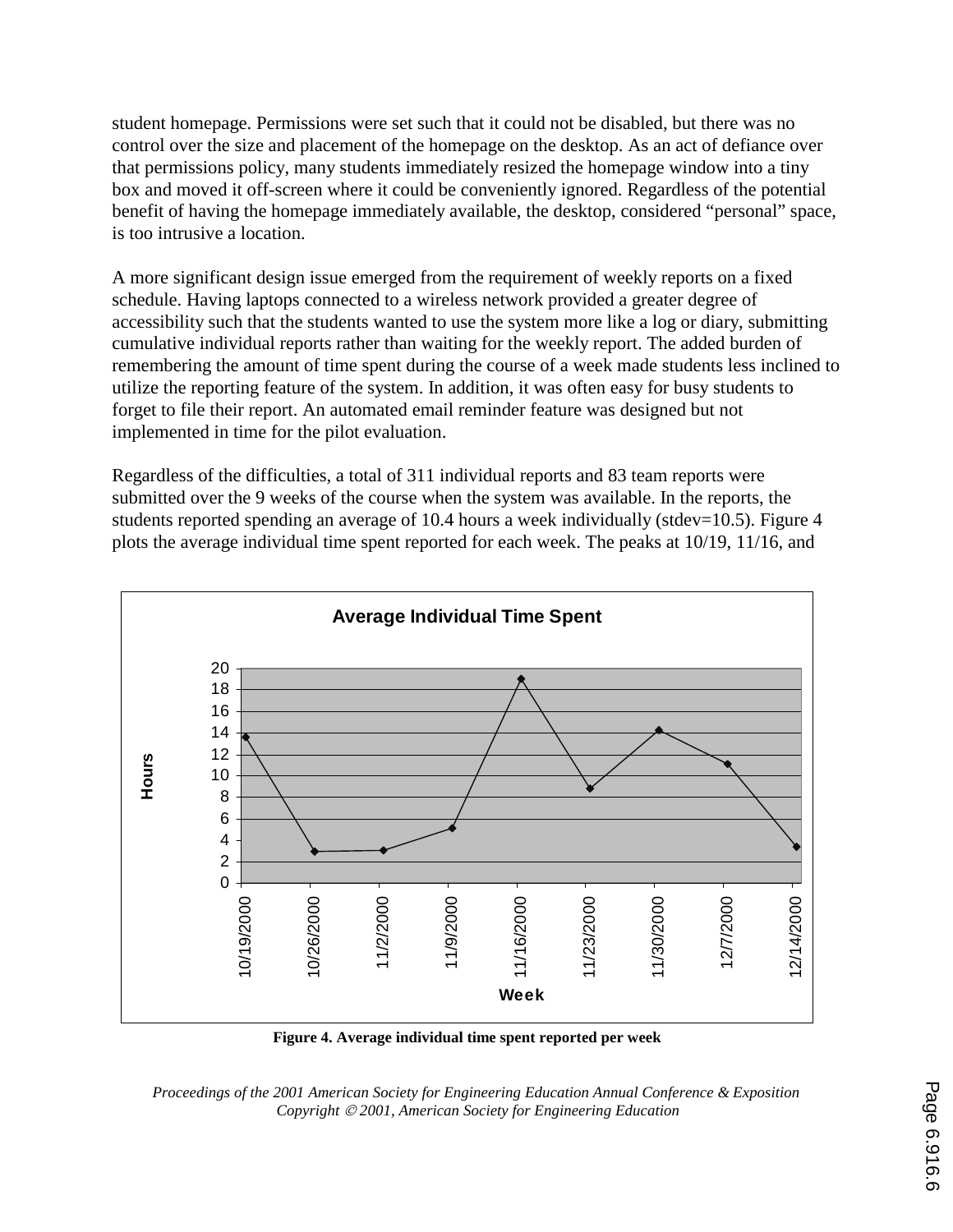11/30 (weekly report periods started on Thursday) correspond exactly to weeks when a major deliverable was due in the course. This corresponds to the observed practice of last minute work and lends credence to the accuracy of the self-reported hours, at least in relative terms between each week.

As a team, the students reported spending an average of 10.2 hours together each week (stdev=12.4). The fact that this value is almost equal to the time spent individually suggests confusion in the definition of "team" time. Team time was defined as time spent in meetings and other coordination tasks on the project. However, the increased mobility provided by the laptops has changed the concept of team meetings for the students. Whereas it was previously difficult to work collocated in crowded labs, with laptops team members could meet and work side-by-side with much greater ease and frequency. In an exit survey conducted on the laptop usage, one student reported:

Working on the laptop made it very convenient to meet as a group, yet not everyone had to work on the project. Half could be working on their own thing, but when they were needed for advice or whatnot, they were always there.

Students often reported that they considered such time as "team" time and had difficulties determining a value to report. Another team described their work habits as "shifts", where during



**Figure 5. Average team time spent reported per week**

*Proceedings of the 2001 American Society for Engineering Education Annual Conference & Exposition Copyright 2001, American Society for Engineering Education*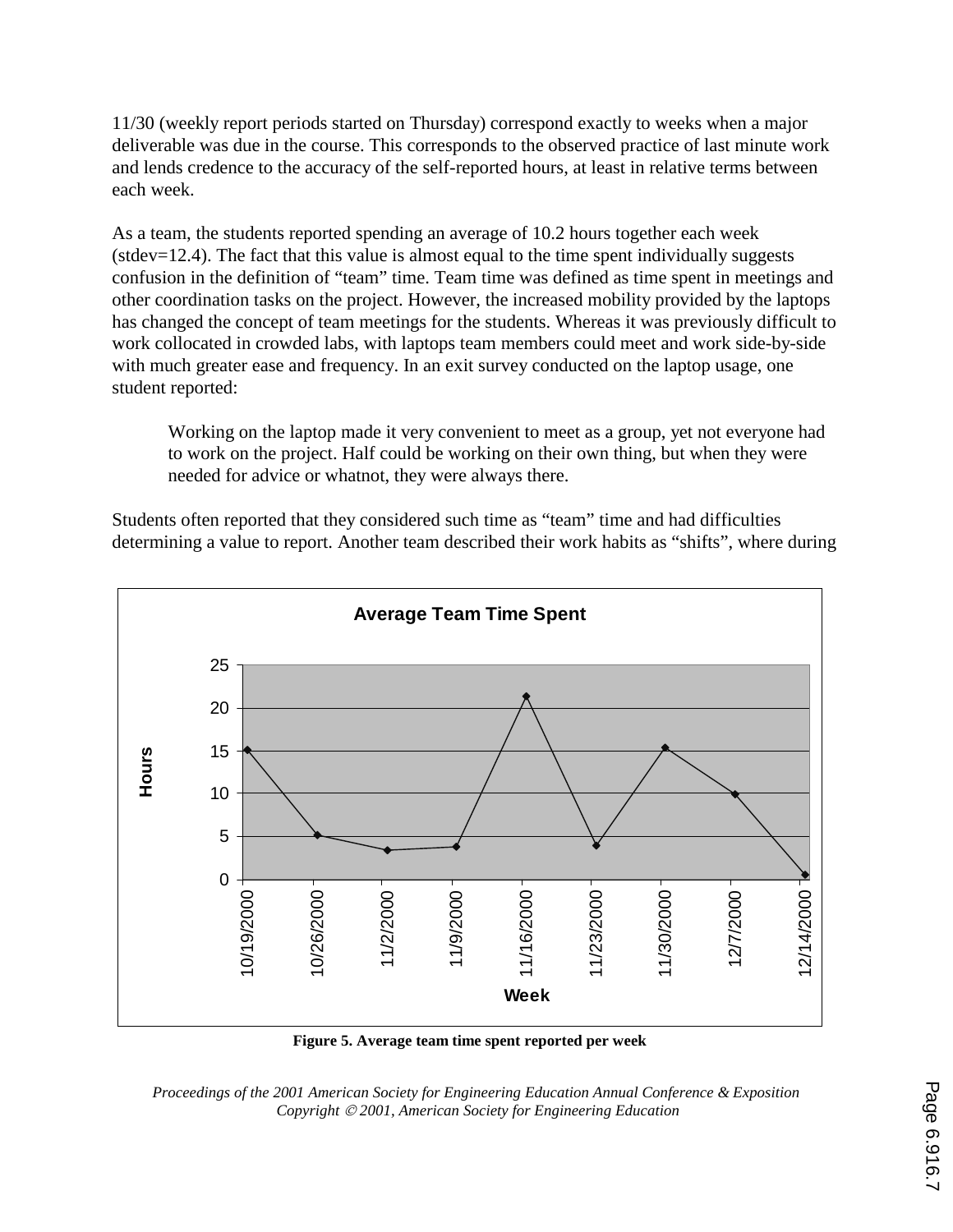intense periods there were always at least two members working together collocated. Again, it was difficult for the students in the team to separate the notion of individual and team time spent. Although we encourage formal team meetings between members as way of promoting industry work practices, conflicting schedules and commitments to work and classes often make such meetings difficult. The students compensate by creating their own work practices, which should be accounted for in the design of our system.

Figure 5 shows a plot of the average team time spent reported for each week. Again, the peaks correspond exactly to weeks when a major deliverable was due in the course. The average team time reported is about the same or slightly greater than the average individual time reported.

The peer participation metric requires that each team member submit their ratings in order to perform the calculation. Since many reports were forgotten, most students were not able to have a peer participation rating displayed to them on the homepage so it is unclear whether or not such information is useful or desirable. However, looking at the raw data and the comments submitted with the ratings, many students had no inhibitions about rating their team members' contributions (or lack thereof) higher or lower than average. This usefulness of this metric is still open for investigation.





**Figure 6. Number of action items created per week**

*Proceedings of the 2001 American Society for Engineering Education Annual Conference & Exposition Copyright 2001, American Society for Engineering Education*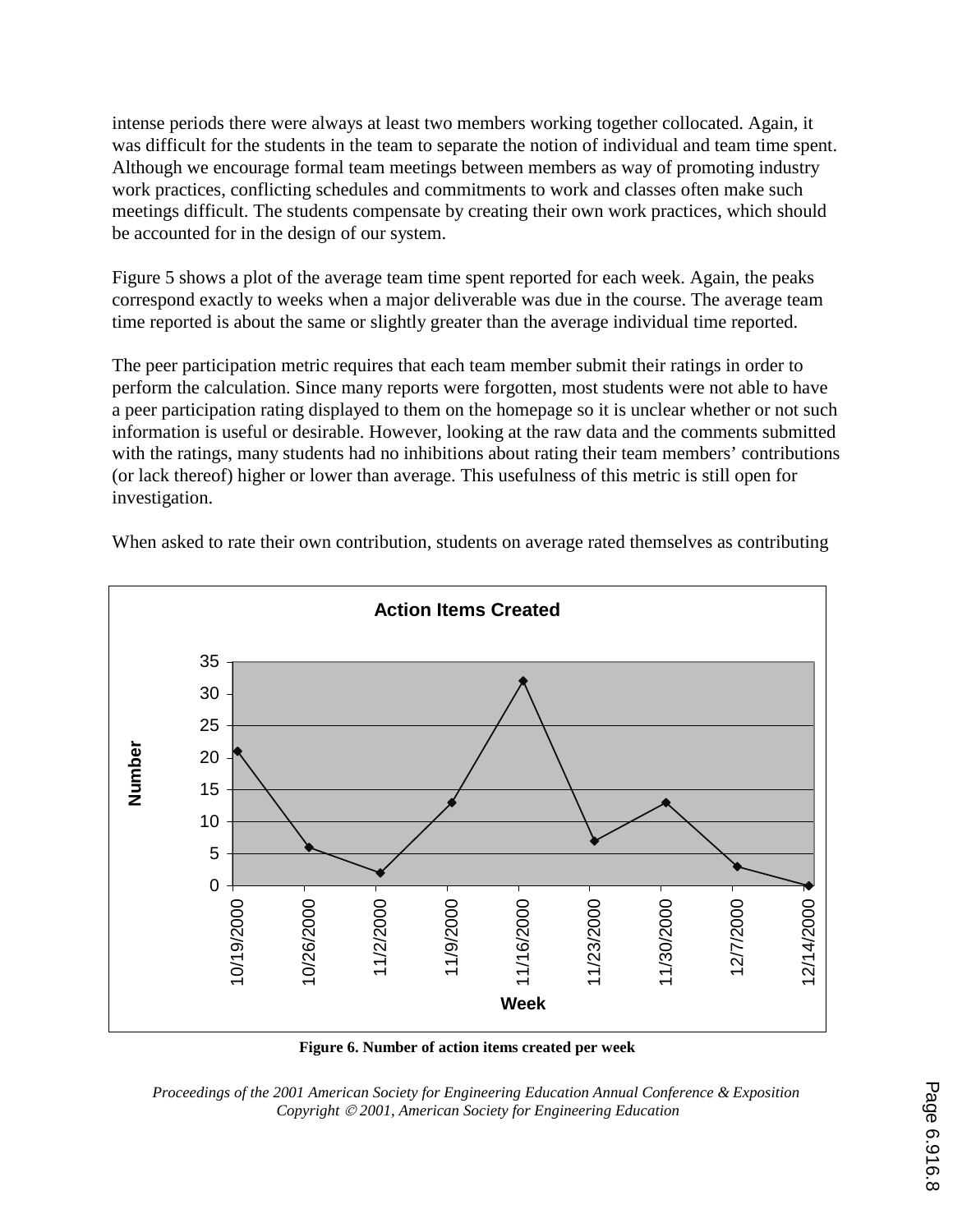27 percent of the work in the team (stdev=14.6). Given four students per team for all groups except one, this is very close to the equal contribution of 25 percent. The high standard deviation is largely due to confusion over contribution ratings during weeks when there were no team deliverables assigned. Most students simply rated their contribution as zero, while some submitted 100. Looking at the raw data and the comments submitted with the self-ratings, many students were very open in describing their contribution, often citing other course and work commitments when their contribution was low.

Free-form comments at the end of each report form were intended to give students an opportunity to reflect upon their work at the end of each week. In the first week in which the system was deployed, a number of comments were submitted suggesting potential problems:

Since it's so difficult to meet with everyone in the group at once, organization is a bit lacking.

Our group (and I am no exception) has a problem working together. We gravitate towards portioning out work and doing our assigned parts, emailing parts around once complete. It's not as much a team environment as a group environment. This is primarily because we have such different schedules and requirements, different working styles, and lack of common inspiration for our mission statement.

I was going to come talk to you all about this, but I haven't gotten around to it - I've found that it's hard for me to get my group to actually do work on their own - I have to be there to keep things going, or do the work myself, otherwise things don't seem to get done right… I don't know if there's much you can do about it, and I'm hoping that for the next few projects I can get everyone to do a fair share.

The first two comments were submitted by members of the same team. The last comment suggests the utility of having an immediate outlet for free-form reflection as part of the reports. In each of these cases, the students were individually contacted and the problem was discussed. It cannot be determined if this early intervention was productive, but the corresponding teams did not report any problems in following weeks and produced quality work.

Looking at the project management tools, only 23 students used the action items feature, creating 128 action items, of which 98 were completed, 8 were deleted, and 22 were not completed. Figure 6 plots the number of action items created during each week. Again, the peaks correspond to weeks where major deliverables were due. In observing the content of the action item descriptions, however, a few students used the feature to send short messages to their team members, since each member's action items are prominently displayed on the student homepage. Team message boards were considered in the design of the system, but not included due to time constraints. We consider the addition of message boards in the next section as we discuss future work in observing communication patterns.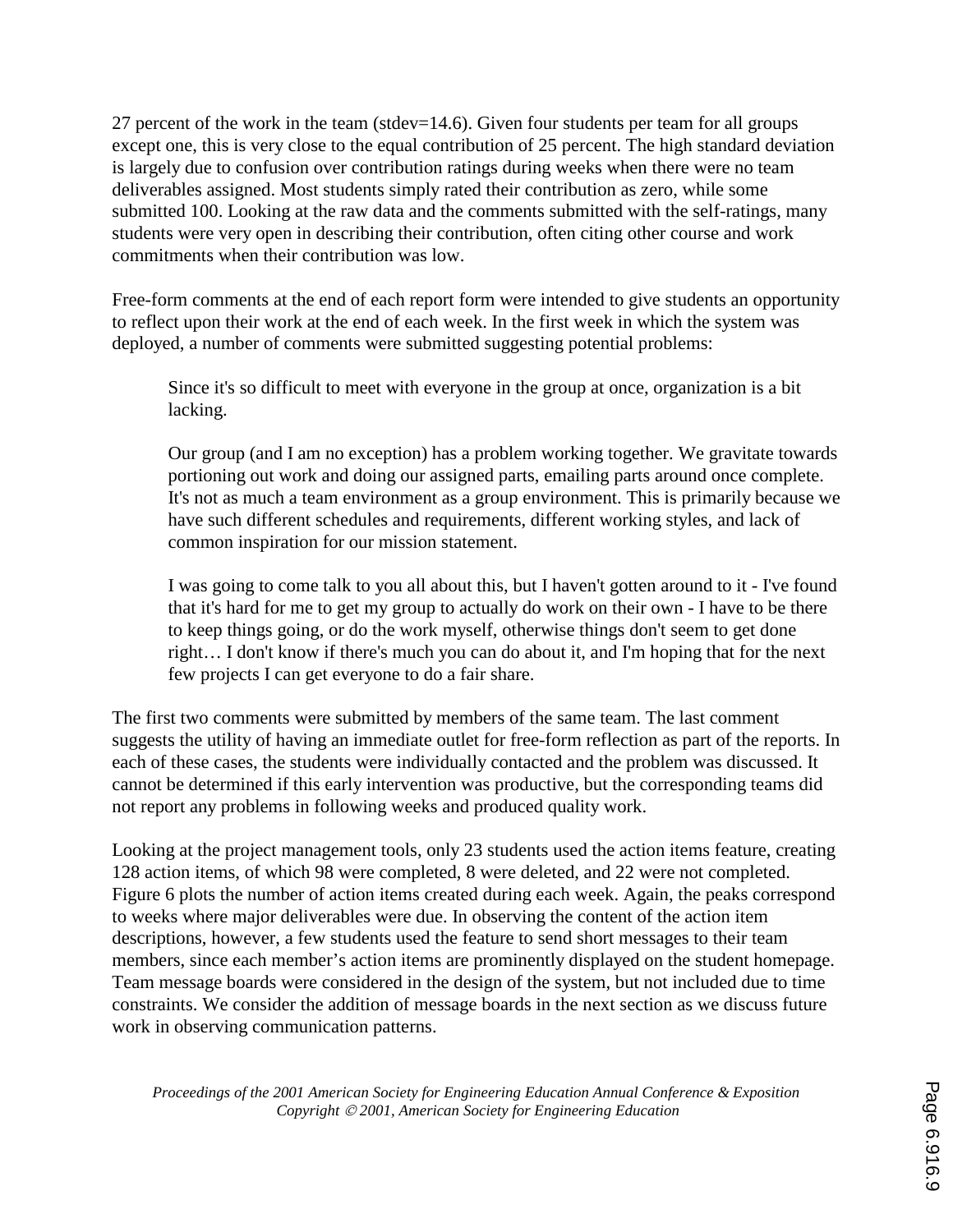Only seven of the 13 teams in the course tried using the milestones feature, defining only 28 milestones in total. The system starts out with no milestones defined, and only one team entered the major deliverable due dates into their schedule. Since the deliverable due dates are very clearly presented in the course through handouts and the course homepage, there was likely little benefit for the students to add them. More importantly, none of the milestones entered represented clear incremental steps between major deliverables. This may be an effect of having major deliverables almost every two weeks in the course, but better instruction on its use and possibly seeding the milestone schedule in advance may encourage the use of this metric.

## V. Future Work

The pilot evaluation revealed a number of design issues with the system design, some related to the introduction of laptops with wireless networking into student work practices. We plan to iterate upon the design of the system to accommodate many of the issues discussed as well as improve its robustness and reliability. In addition, we have interests in monitoring communication patterns between team members.

Many difficulties in team collaboration are often due to poor communication between members, as seen in some of the comments quoted previously. An area for investigation that we are interested in pursuing is the observation of both synchronous and asynchronous messaging between students for social network analysis. Such an analysis would provide a metric of communication "connectivity" between students in teams, and may be useful in identifying social loafers or other dysfunctional members. For example, a few students used the action items feature on the homepage for posting short messages to each other. By providing message board services as part of the homepage, we can facilitate asynchronous communication and monitor the participation of each member of the team via their postings.

An additional source of communication information is synchronous "instant" messaging. Each student in the course was asked to sign-up for a Yahoo! Instant Messenger account and each laptop was configured with the corresponding messaging application. The main incentive for students to sign-up for the account was to have an additional means of contacting the instructional staff. Significant usage of instant messaging was observed between students and the teaching assistant, primarily for asking questions on course material and assignments. In addition, a fair amount of usage was observed between students in the course. We are interested in deploying an instrumented instant messaging application, based on the Ninja IM service developed at U.C. Berkeley, for logging and analysis of these communication practices.

Finally, we are actively recruiting faculty and student researchers in the U.C. Berkeley School of Education to participate in this project. In particular, we are seeking their assistance in planning a more thorough assessment of learning outcomes using the system. As the system becomes more robust, we would like to deploy it in incrementally larger courses in the computer science department.